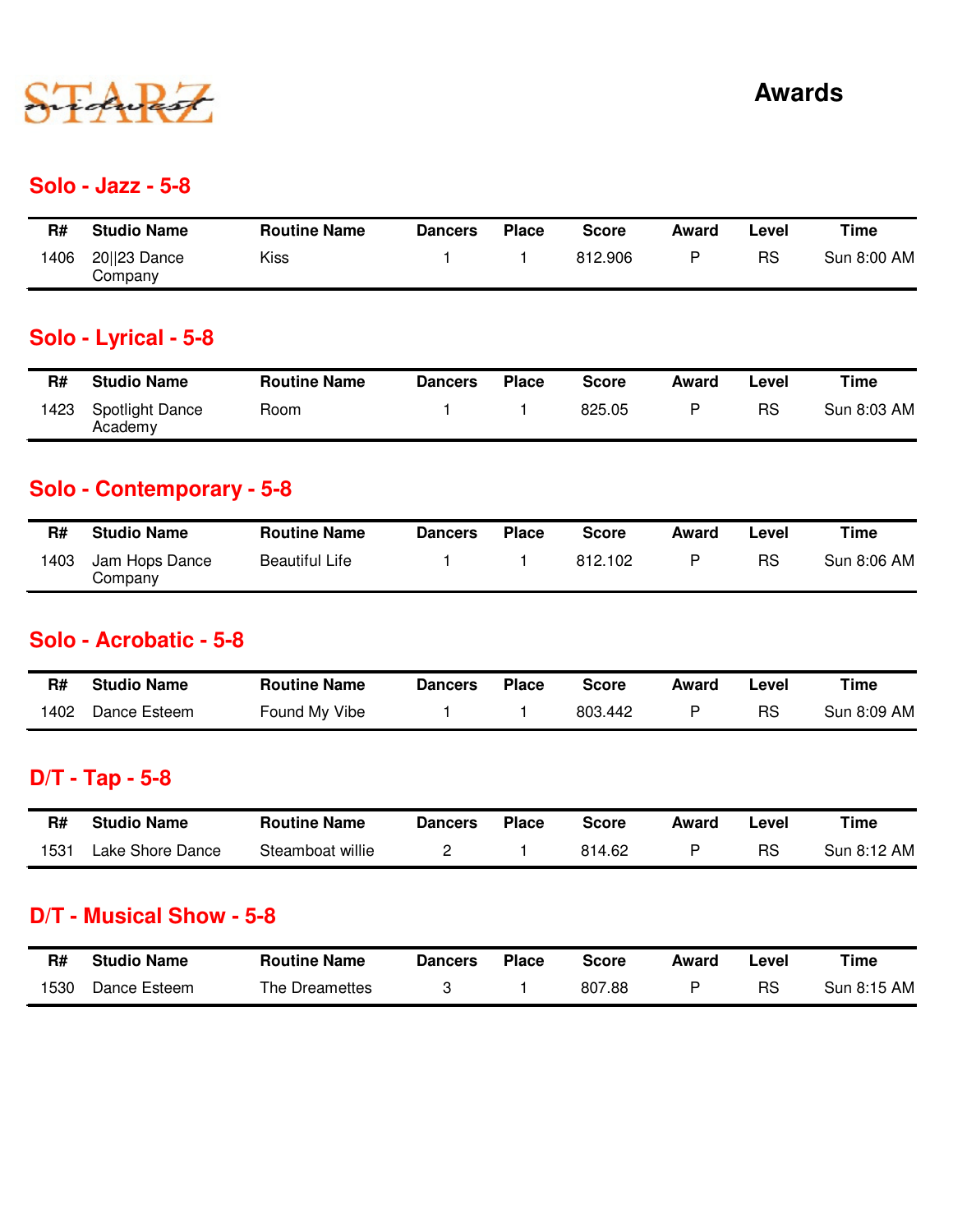

### **D/T - Hip Hop - 5-8**

| R#   | <b>Studio Name</b>                | <b>Routine Name</b>  | <b>Dancers</b> | <b>Place</b> | <b>Score</b> | Award | Level     | Time        |
|------|-----------------------------------|----------------------|----------------|--------------|--------------|-------|-----------|-------------|
| 1520 | <b>Spotlight Dance</b><br>Academy | <b>Country Girlz</b> |                |              | 808.144      |       | <b>RS</b> | Sun 8:18 AM |

## **D/T - Lyrical - 5-8**

| R#   | <b>Studio Name</b> | <b>Routine Name</b>        | <b>Dancers</b> | <b>Place</b> | <b>Score</b> | Award | ∟evel | Time        |
|------|--------------------|----------------------------|----------------|--------------|--------------|-------|-------|-------------|
| 1528 | Let's Dance        | You Can't Stop the<br>Girl |                |              | 800.58       |       | RS    | Sun 8:21 AM |

### **Solo - Tap - 9-11**

| R#   | <b>Studio Name</b>        | <b>Routine Name</b> | <b>Dancers</b> | <b>Place</b> | <b>Score</b> | Award | Level | Time        |
|------|---------------------------|---------------------|----------------|--------------|--------------|-------|-------|-------------|
| 1516 | The Dance Factory         | Mah Na Mah Na       |                |              | 833.786      | P     | RS    | Sun 8:24 AM |
| 1515 | Jam Hops Dance<br>Company | Drive My Car        |                |              | 830.052      | P     | RS    | Sun 8:31 AM |

### **Solo - Contemporary - 9-11**

| R#   | <b>Studio Name</b>         | <b>Routine Name</b> | <b>Dancers</b> | <b>Place</b> | Score  | Award | Level     | Time        |
|------|----------------------------|---------------------|----------------|--------------|--------|-------|-----------|-------------|
| 1442 | Dance and Music<br>Academy | Concerto            |                |              | 828.04 |       | <b>RS</b> | Sun 8:28 AM |

#### **Solo - Jazz - 9-11**

| R#  | <b>Studio Name</b>       | <b>Routine Name</b> | <b>Dancers</b> | Place | <b>Score</b> | Award | -evel | Time        |
|-----|--------------------------|---------------------|----------------|-------|--------------|-------|-------|-------------|
| 462 | Zumbrota Dance<br>Studio | Conga               |                |       | 838.186      | D     | RS    | Sun 8:35 AM |

### **D/T - Musical Show - 9-11**

| R#   | <b>Studio Name</b>                     | <b>Routine Name</b>        | <b>Dancers</b> | <b>Place</b> | <b>Score</b> | Award | Level | Time        |
|------|----------------------------------------|----------------------------|----------------|--------------|--------------|-------|-------|-------------|
| 1554 | 20  23 Dance<br>Companv                | Camille, Collette,<br>Fifi |                |              | 826.88       | P     | RS    | Sun 8:38 AM |
| 1555 | Veracity Dance Project Mungojerrie and | Rumpleteazer               |                |              | 832.77       | P     | RS    | Sun 8:42 AM |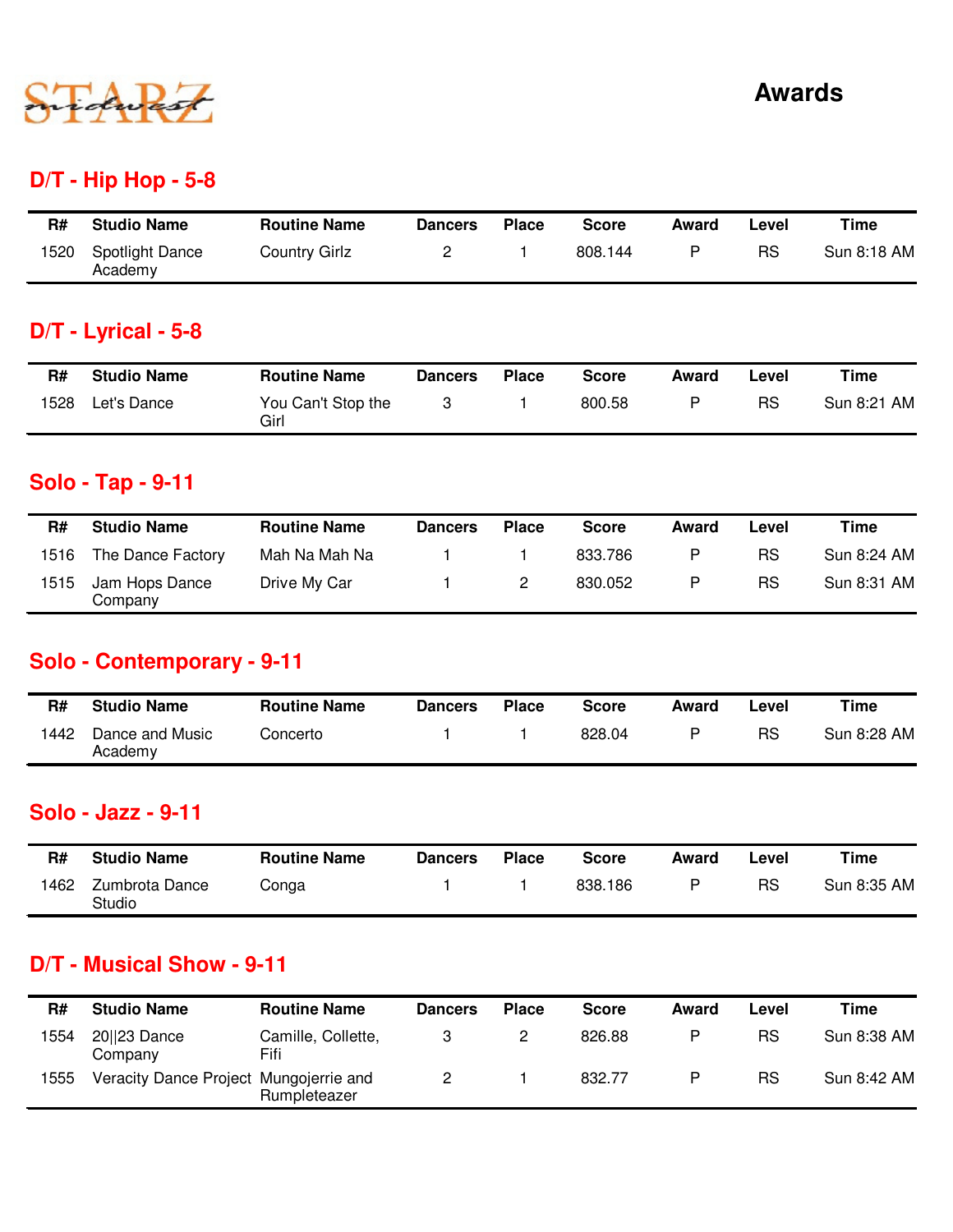

### **D/T - Contemporary - 9-11**

| R#   | <b>Studio Name</b> | <b>Routine Name</b> | <b>Dancers</b> | <b>Place</b> | Score   | Award | .evel | Time        |
|------|--------------------|---------------------|----------------|--------------|---------|-------|-------|-------------|
| 1533 | Dance Esteem       | Нарру               |                |              | 806.746 |       | RS    | Sun 8:45 AM |

## **D/T - Tap - 9-11**

| R#   | <b>Studio Name</b> | <b>Routine Name</b> | <b>Dancers</b> | <b>Place</b> | <b>Score</b> | Award | Level     | Time        |
|------|--------------------|---------------------|----------------|--------------|--------------|-------|-----------|-------------|
| 1559 | The Dance Factory  | <sup>7</sup> Rings  |                |              | 815.348      |       | <b>RS</b> | Sun 8:49 AM |

#### **Solo - Musical Show - 12-14**

| R#   | <b>Studio Name</b>         | <b>Routine Name</b> | Dancers | <b>Place</b> | Score   | Award | ∟evel | Time        |
|------|----------------------------|---------------------|---------|--------------|---------|-------|-------|-------------|
| 1333 | <b>Triple Threat Divas</b> | Can't Do it Alone   |         |              | 816.044 |       | RS    | Sun 8:52 AM |

## **Solo - Contemporary - 12-14**

| R#   | <b>Studio Name</b>        | <b>Routine Name</b> | <b>Dancers</b> | <b>Place</b> | <b>Score</b> | Award | Level | Time        |
|------|---------------------------|---------------------|----------------|--------------|--------------|-------|-------|-------------|
| 1254 | Jam Hops Dance<br>Company | At the End          |                |              | 818.484      | P     | RS    | Sun 8:56 AM |
| 1248 | Jans School of Dance      | Back to Me          |                |              | 814.972      | P     | RS    | Sun 8:59 AM |

#### **Solo - Jazz - 12-14**

| R#   | <b>Studio Name</b>           | <b>Routine Name</b> | Dancers | <b>Place</b> | Score   | Award | ∟evel | Time        |
|------|------------------------------|---------------------|---------|--------------|---------|-------|-------|-------------|
| 1269 | U Can Danz! Dance<br>Company | Chain of Fools      |         |              | 833.686 | D     | RS    | Sun 9:03 AM |

### **D/T - Lyrical - 12-14**

| R#   | <b>Studio Name</b>         | <b>Routine Name</b>       | <b>Dancers</b> | <b>Place</b> | <b>Score</b> | Award | ∟evel | Time        |
|------|----------------------------|---------------------------|----------------|--------------|--------------|-------|-------|-------------|
| 1388 | <b>Triple Threat Divas</b> | Footprints in the<br>Sand |                |              | 806.796      |       | RS    | Sun 9:06 AM |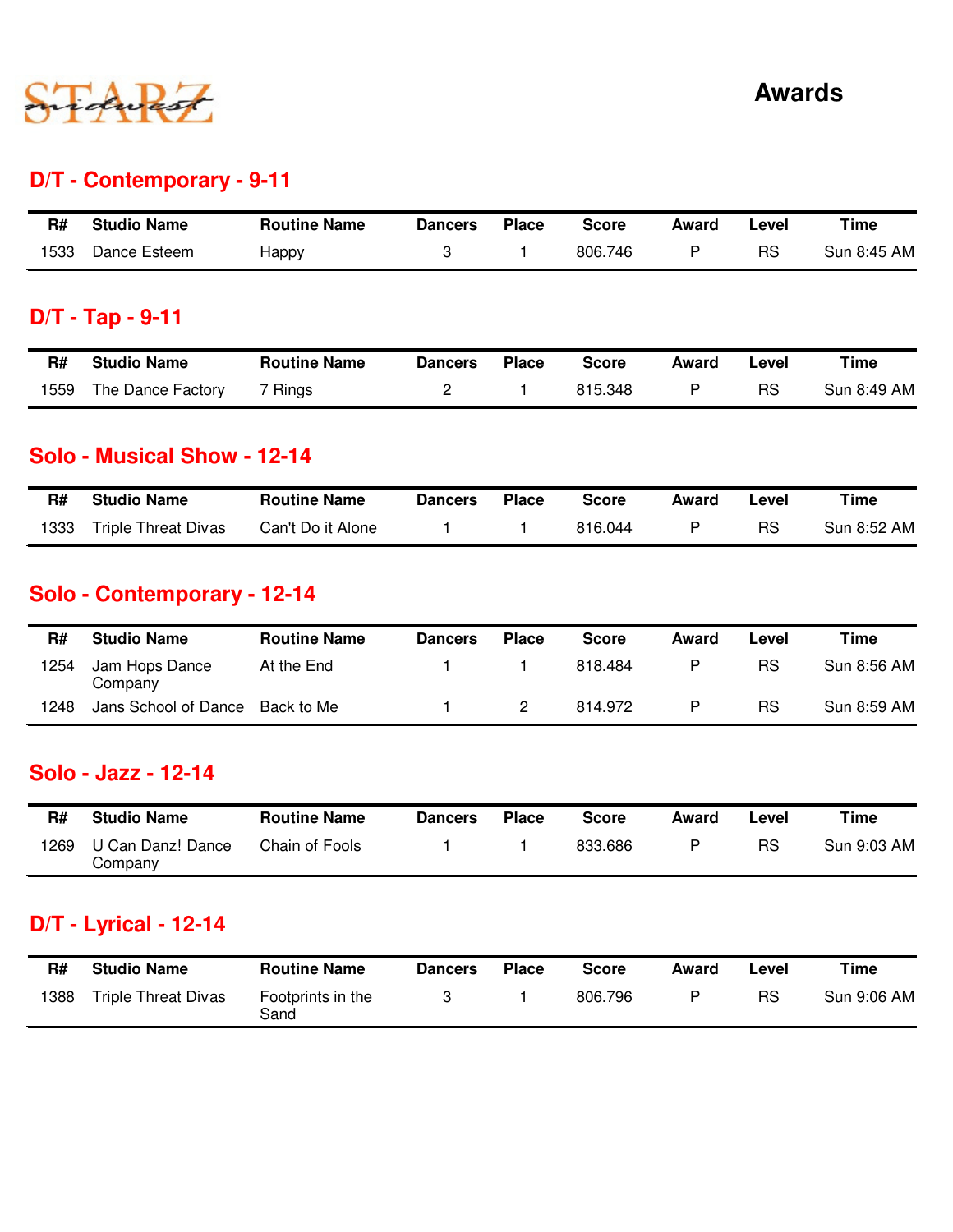

#### **D/T - Jazz - 12-14**

| R#   | <b>Studio Name</b>           | <b>Routine Name</b> | <b>Dancers</b> | <b>Place</b> | <b>Score</b> | Award | Level | Time        |
|------|------------------------------|---------------------|----------------|--------------|--------------|-------|-------|-------------|
| 1378 | U Can Danz! Dance<br>Company | A Little Party      |                |              | 818.206      | D     | RS    | Sun 9:10 AM |

## **D/T - Tap - 12-14**

| R#   | <b>Studio Name</b>           | <b>Routine Name</b> | <b>Dancers</b> | <b>Place</b> | <b>Score</b> | Award | Level | Time        |
|------|------------------------------|---------------------|----------------|--------------|--------------|-------|-------|-------------|
| 1398 | Jam Hops Dance<br>Company    | Chasing Cars        |                |              | 823.92       | P     | RS    | Sun 9:13 AM |
| 1399 | <b>Valley Dance District</b> | Count On Me         |                |              | 810.278      | P     | RS    | Sun 9:17 AM |

#### **Solo - Musical Show - 15-18**

| R#  | <b>Studio Name</b>        | <b>Routine Name</b> | Dancers | <b>Place</b> | <b>Score</b> | Award | -evel | Time        |
|-----|---------------------------|---------------------|---------|--------------|--------------|-------|-------|-------------|
| 792 | Jam Hops Dance<br>Company | Cruella             |         |              | 817.354      |       | RS    | Sun 9:20 AM |

### **Solo - Contemporary - 15-18**

| R#  | <b>Studio Name</b>           | <b>Routine Name</b>        | <b>Dancers</b> | <b>Place</b> | <b>Score</b> | Award | Level | Time        |
|-----|------------------------------|----------------------------|----------------|--------------|--------------|-------|-------|-------------|
| 687 | U Can Danz! Dance<br>Company | Crazv                      |                |              | 829.716      | P     | RS    | Sun 9:24 AM |
| 699 | Kaleidoscope Dance<br>Studio | Anywhere Away<br>From Here |                |              | 822.028      | P     | RS    | Sun 9:27 AM |

### **Solo - Open - 15-18**

| R#  | <b>Studio Name</b>   | <b>Routine Name</b>        | <b>Dancers</b> | <b>Place</b> | Score   | Award | Level | Time        |
|-----|----------------------|----------------------------|----------------|--------------|---------|-------|-------|-------------|
| 798 | Jans School of Dance | Emotional<br>Rollercoaster |                |              | 828.584 | D     | RS    | Sun 9:31 AM |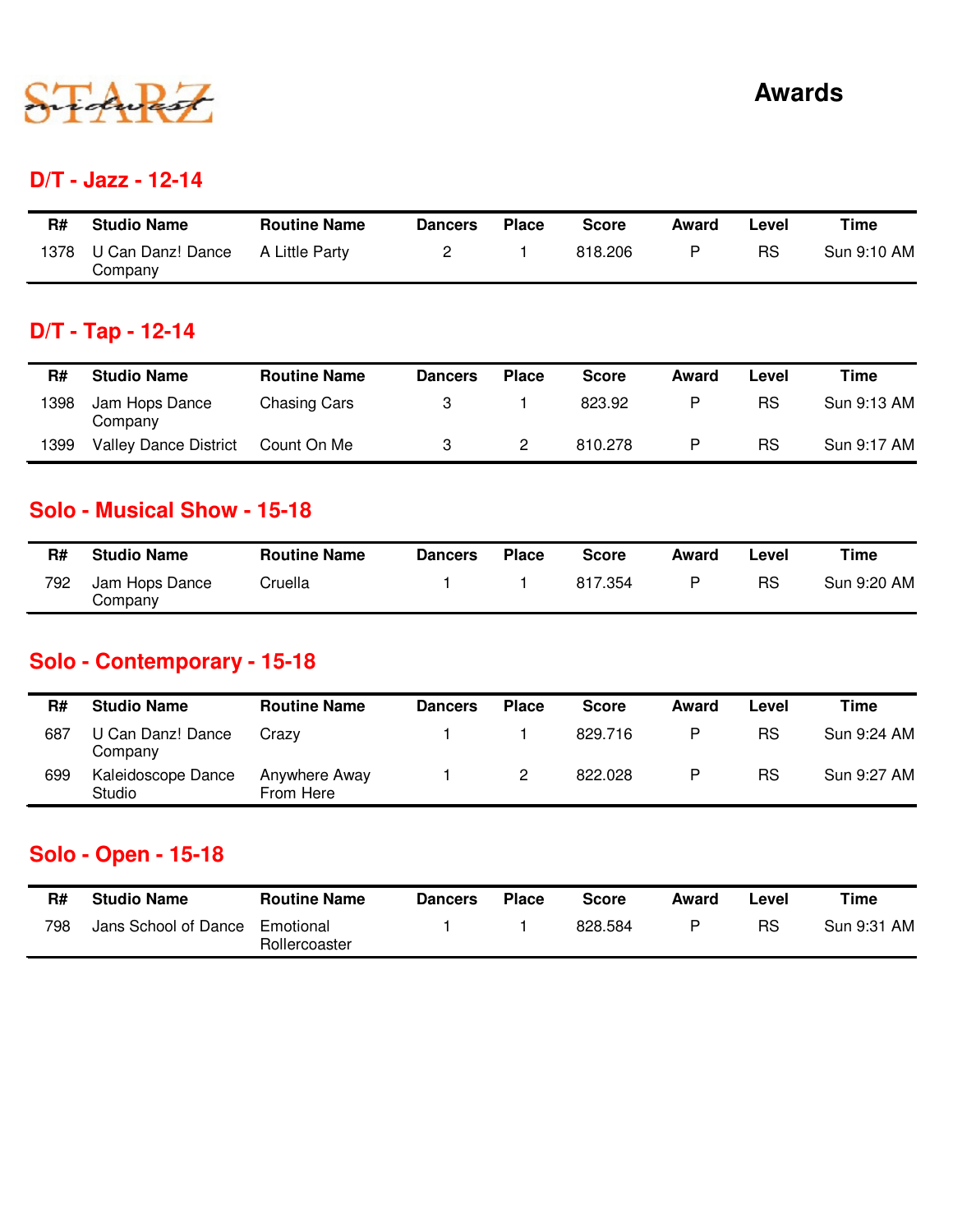

#### **D/T - Jazz - 15-18**

| R#  | <b>Studio Name</b>         | <b>Routine Name</b> | <b>Dancers</b> | <b>Place</b> | <b>Score</b> | Award | Level     | Time        |
|-----|----------------------------|---------------------|----------------|--------------|--------------|-------|-----------|-------------|
| 830 | Dance and Music<br>Academy | Dancin' My Way      |                |              | 824.342      | P     | RS        | Sun 9:34 AM |
| 834 | Jam Hops Dance<br>Company  | Silver Screen       |                | 3            | 812.83       | P     | <b>RS</b> | Sun 9:38 AM |
| 833 | Jans School of Dance       | Hey Hi Hello        |                |              | 815.574      | P     | RS        | Sun 9:41 AM |

### **D/T - Contemporary - 15-18**

| R#  | <b>Studio Name</b>           | <b>Routine Name</b> | <b>Dancers</b> | <b>Place</b> | <b>Score</b> | Award | _evel | Time        |
|-----|------------------------------|---------------------|----------------|--------------|--------------|-------|-------|-------------|
| 824 | U Can Danz! Dance<br>Company | Footprints          |                |              | 825.694      | D     | RS    | Sun 9:45 AM |

#### **Solo - Musical Show - 5-8**

| R#  | <b>Studio Name</b> | <b>Routine Name</b> | <b>Dancers</b> | <b>Place</b> | <b>Score</b> | Award | -evel | Time        |
|-----|--------------------|---------------------|----------------|--------------|--------------|-------|-------|-------------|
| 458 | Let's Dance        | I'm Cute            |                |              | 869.614      | P     | S     | Sun 9:48 AM |
| 459 | Dance Esteem       | I'm Cute            |                |              | 852.32       |       | S     | Sun 9:54 AM |

## **Solo - Contemporary - 5-8**

| R#  | <b>Studio Name</b>         | <b>Routine Name</b> | <b>Dancers</b> | <b>Place</b> | <b>Score</b> | Award | Level | Time        |
|-----|----------------------------|---------------------|----------------|--------------|--------------|-------|-------|-------------|
| 443 | Balleraena Dance<br>Studio | California Dreamin' |                |              | 859.432      |       |       | Sun 9:51 AM |

#### **Solo - Jazz - 5-8**

| R#  | <b>Studio Name</b>                | <b>Routine Name</b> | <b>Dancers</b> | <b>Place</b> | <b>Score</b> | Award | ∟evel | Time        |
|-----|-----------------------------------|---------------------|----------------|--------------|--------------|-------|-------|-------------|
| 445 | <b>Spotlight Dance</b><br>Company | Microphone          |                |              | 864.196      |       |       | Sun 9:57 AM |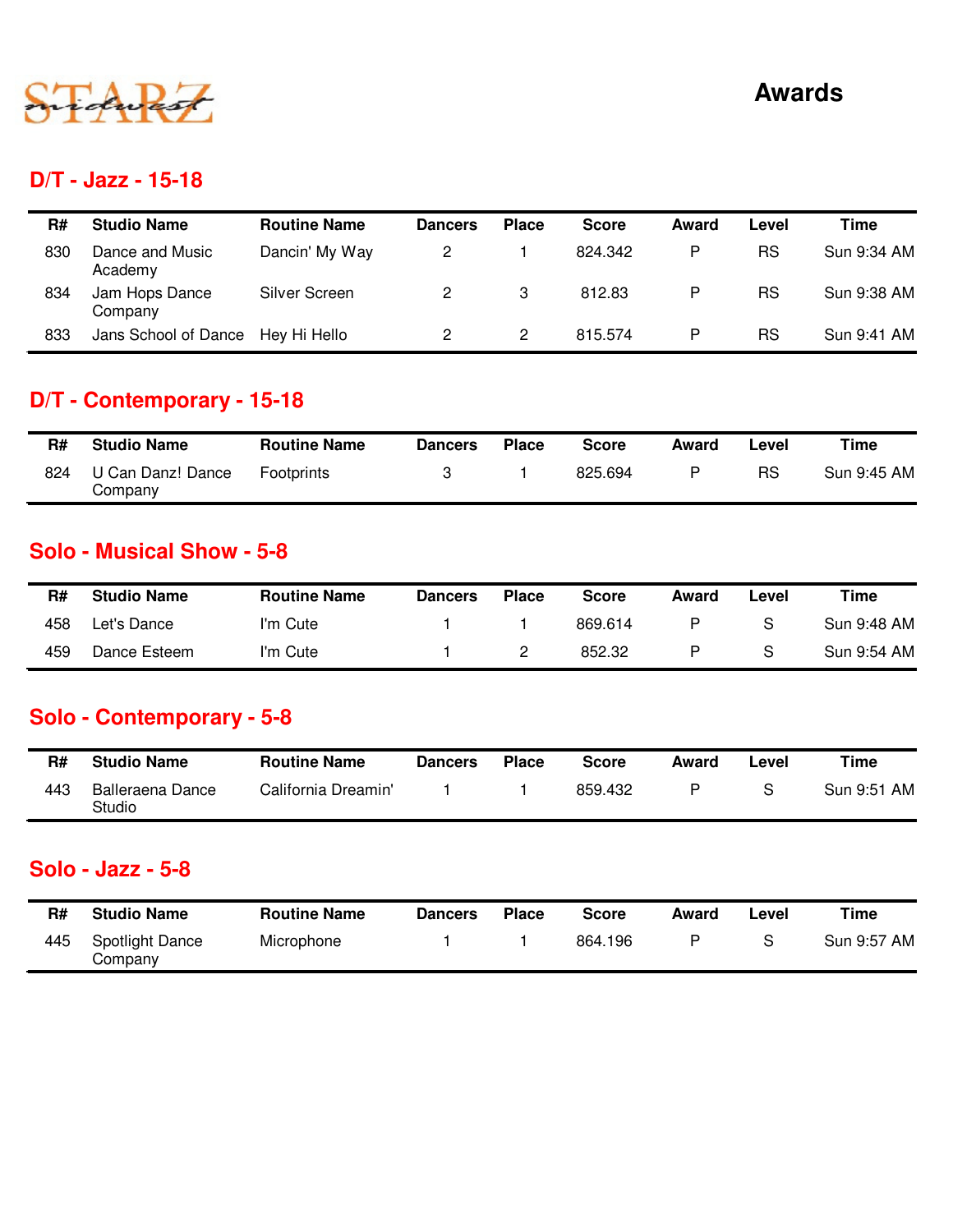

### **D/T - Lyrical - 5-8**

| R#  | <b>Studio Name</b>                | <b>Routine Name</b> | <b>Dancers</b> | <b>Place</b> | <b>Score</b> | Award | Level | Time         |
|-----|-----------------------------------|---------------------|----------------|--------------|--------------|-------|-------|--------------|
| 545 | <b>Balleraena Dance</b><br>Studio | <b>Alwavs</b>       |                |              | 849.232      | P     | S     | Sun 10:00 AM |
| 544 | <b>Spotlight Dance</b><br>Company | Magic               |                |              | 862.53       | P     | S     | Sun 10:03 AM |

### **D/T - Jazz - 5-8**

| R#  | <b>Studio Name</b> | <b>Routine Name</b>         | <b>Dancers</b> | <b>Place</b> | <b>Score</b> | Award | Level | Time         |
|-----|--------------------|-----------------------------|----------------|--------------|--------------|-------|-------|--------------|
| 542 | Let's Dance        | Nails, Hair, Hips,<br>Heels |                |              | 873.84       | P     |       | Sun 10:06 AM |

### **Solo - Open - 9-11**

| R#  | <b>Studio Name</b> | <b>Routine Name</b> | <b>Dancers</b> | Place | Score   | Award | ∟evel | Time         |
|-----|--------------------|---------------------|----------------|-------|---------|-------|-------|--------------|
| 534 | ∟et's Dance        | Game of Survival    |                |       | 881.476 |       |       | Sun 10:09 AM |

# **Solo - Contemporary - 9-11**

| R#  | <b>Studio Name</b>        | <b>Routine Name</b> | <b>Dancers</b> | <b>Place</b> | <b>Score</b> | Award | Level | Time         |
|-----|---------------------------|---------------------|----------------|--------------|--------------|-------|-------|--------------|
| 467 | $20  23$ Dance<br>Company | Hallelujah          |                |              | 872.256      | D     |       | Sun 10:13 AM |

#### **Solo - Jazz - 9-11**

| R#  | <b>Studio Name</b> | <b>Routine Name</b> | Dancers | Place | Score   | Award | _evel | Time         |
|-----|--------------------|---------------------|---------|-------|---------|-------|-------|--------------|
| 486 | Dance Esteem       | Pink Cadillac       |         |       | 874.236 |       |       | Sun 10:16 AM |

### **Solo - Tap - 9-11**

| R#  | <b>Studio Name</b> | <b>Routine Name</b>             | <b>Dancers</b> | <b>Place</b> | <b>Score</b> | Award | ∟evel | Time         |
|-----|--------------------|---------------------------------|----------------|--------------|--------------|-------|-------|--------------|
| 540 | The Dance Factory  | Applause,<br>Applause, Applause |                |              | 866.708      |       |       | Sun 10:20 AM |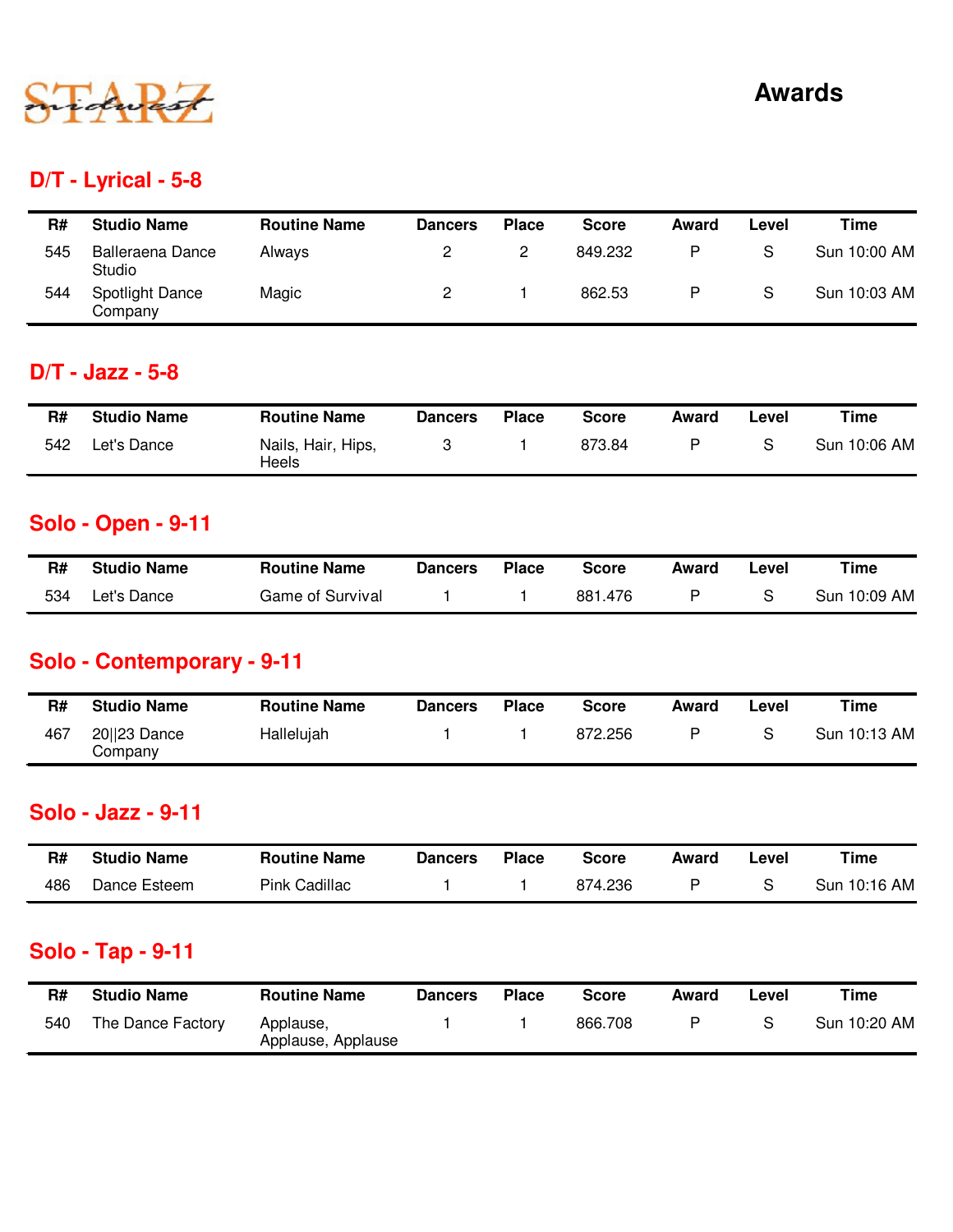

#### **D/T - Jazz - 9-11**

| R#  | <b>Studio Name</b>         | <b>Routine Name</b> | <b>Dancers</b> | <b>Place</b> | Score   | Award | ∟evel | Time         |
|-----|----------------------------|---------------------|----------------|--------------|---------|-------|-------|--------------|
| 560 | Spotlight Dance<br>Company | Yes I Can           |                |              | 859.384 | D     |       | Sun 10:23 AM |

## **D/T - Lyrical - 9-11**

| R#  | <b>Studio Name</b> | <b>Routine Name</b> | Dancers | <b>Place</b> | Score   | Award | -evel | Time         |
|-----|--------------------|---------------------|---------|--------------|---------|-------|-------|--------------|
| 564 | Let's Dance        | Hold on to Me       |         |              | 881.848 |       |       | Sun 10:27 AM |

### **D/T - Hip Hop - 9-11**

| R#  | <b>Studio Name</b> | <b>Routine Name</b> | <b>Dancers</b> | <b>Place</b> | <b>Score</b> | Award | Level | Time         |
|-----|--------------------|---------------------|----------------|--------------|--------------|-------|-------|--------------|
| 552 | The Dance Factory  | Werk                |                |              | 859.78       |       |       | Sun 10:30 AM |

#### **D/T - Musical Show - 9-11**

| R#  | <b>Studio Name</b> | <b>Routine Name</b> | Dancers | <b>Place</b> | <b>Score</b> | Award | ∟evel | Time         |
|-----|--------------------|---------------------|---------|--------------|--------------|-------|-------|--------------|
| 568 | Dance Esteem       | Speaking French     |         |              | 865.624      |       |       | Sun 10:34 AM |

## **Solo - Open - 12-14**

| R#  | <b>Studio Name</b>                | <b>Routine Name</b>      | Dancers | <b>Place</b> | Score     | Award | _evel | Time         |
|-----|-----------------------------------|--------------------------|---------|--------------|-----------|-------|-------|--------------|
| 332 | Urban Dance<br><b>Productions</b> | Papa Can You Hear<br>Me? |         |              | Scratched |       |       | Sun 10:37 AM |

## **Solo - Lyrical - 12-14**

| R#  | <b>Studio Name</b>                     | <b>Routine Name</b> | <b>Dancers</b> | <b>Place</b> | <b>Score</b> | Award | Level | Time         |
|-----|----------------------------------------|---------------------|----------------|--------------|--------------|-------|-------|--------------|
| 298 | Veracity Dance Project Never Surrender |                     |                |              | 874.13       | P     | S     | Sun 10:41 AM |
| 300 | Let's Dance                            | All By Myself       |                |              | 887.392      | P     | S     | Sun 10:44 AM |
| 305 | Ms. Melinda's Dance<br>studio          | <b>Believe</b>      |                | 3            | 870.468      | P     | S     | Sun 10:48 AM |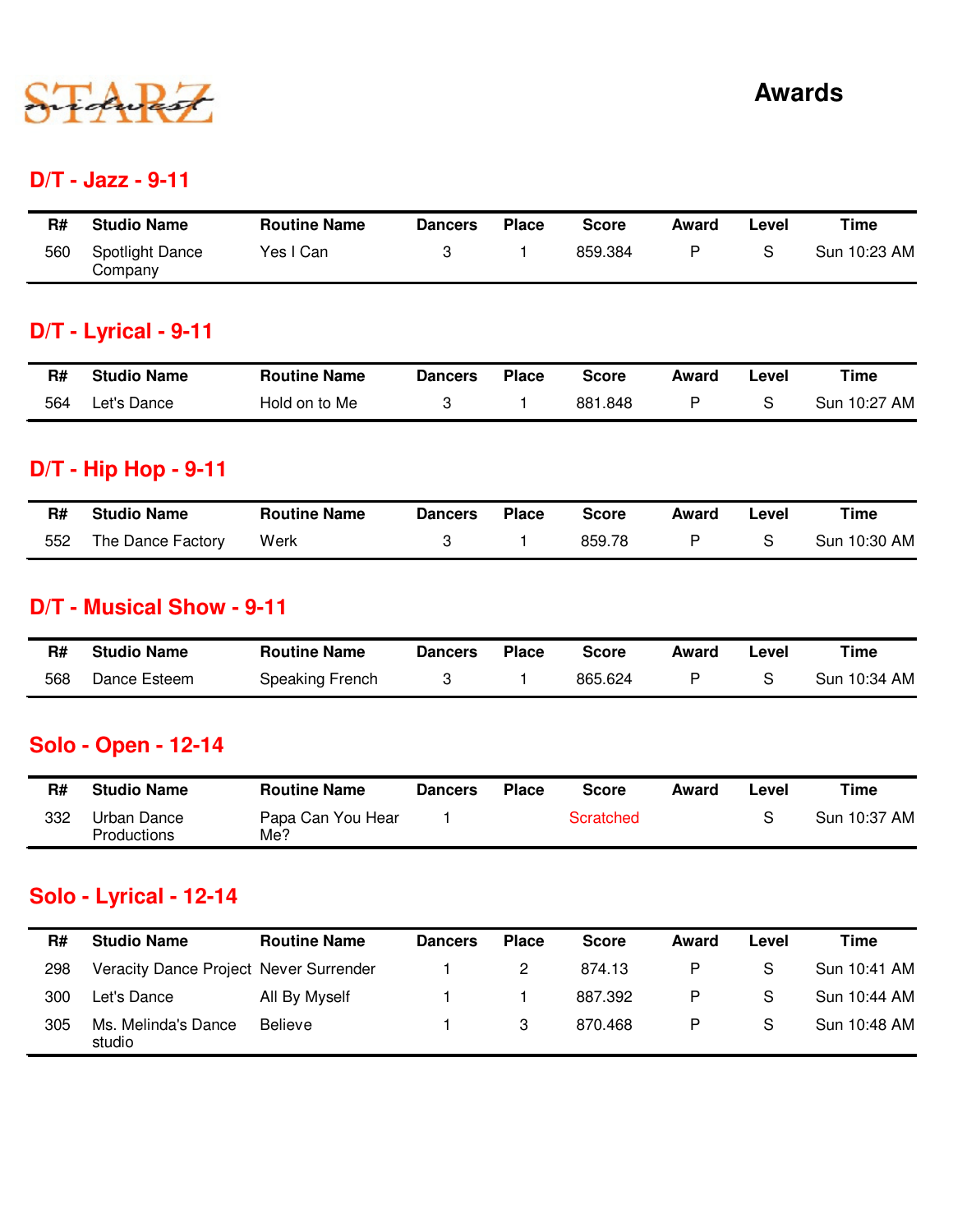

# **Awards**

# **D/T - Lyrical - 12-14**

| R#  | <b>Studio Name</b>                            | <b>Routine Name</b>      | <b>Dancers</b> | <b>Place</b> | <b>Score</b> | Award | Level | Time         |
|-----|-----------------------------------------------|--------------------------|----------------|--------------|--------------|-------|-------|--------------|
| 380 | Spotlight Dance<br>Company                    | Like a Funeral           | 3              | 2            | 878.73       | P     | S     | Sun 10:51 AM |
| 382 | Veracity Dance Project Anytime You Need       | A Friend                 | 2              | 3            | 870.654      | P     | S     | Sun 10:55 AM |
| 381 | Almost Famous Dance Time after Time<br>Studio |                          | 2              | 4            | 860.542      | P     | S     | Sun 10:58 AM |
| 383 | Let's Dance                                   | Make You Feel My<br>Love | 3              |              | 880.556      | P     | S     | Sun 11:02 AM |

#### **Solo - Jazz - 15-18**

| R# | <b>Studio Name</b>                      | <b>Routine Name</b> | <b>Dancers</b> | <b>Place</b> | <b>Score</b> | Award | Level | Time         |
|----|-----------------------------------------|---------------------|----------------|--------------|--------------|-------|-------|--------------|
| 80 | Northern Lights Dance Grimey<br>Academy |                     |                |              | 863.876      | D     |       | Sun 11:05 AM |

## **Solo - Open - 15-18**

| R#  | <b>Studio Name</b>            | <b>Routine Name</b> | <b>Dancers</b> | <b>Place</b> | <b>Score</b> | Award | Level | Time         |
|-----|-------------------------------|---------------------|----------------|--------------|--------------|-------|-------|--------------|
| 154 | Ms. Melinda's Dance<br>studio | Honey Bee           |                |              | 876.306      | P     | S     | Sun 11:09 AM |
| 155 | Prestige Dance Studio Joanne  |                     |                |              | 882.22       | P     | S     | Sun 11:12 AM |

# **Solo - Lyrical - 15-18**

| R#  | <b>Studio Name</b>                             | <b>Routine Name</b>   | <b>Dancers</b> | <b>Place</b> | <b>Score</b> | Award | Level | Time         |
|-----|------------------------------------------------|-----------------------|----------------|--------------|--------------|-------|-------|--------------|
| 120 | Let's Dance                                    | One Moment in<br>Time |                |              | 886.968      | P     | S     | Sun 11:16 AM |
| 97  | Almost Famous Dance Conversations in<br>Studio | the Dark              |                | -3           | 867.56       | P     | S     | Sun 11:19 AM |
| 109 | Veracity Dance Project Fragmented              |                       |                |              | 888.504      | P     | S     | Sun 11:23 AM |

## **D/T - Jazz - 15-18**

| R#  | <b>Studio Name</b>                | <b>Routine Name</b> | <b>Dancers</b> | <b>Place</b> | Score   | Award | Level | Time         |
|-----|-----------------------------------|---------------------|----------------|--------------|---------|-------|-------|--------------|
| 194 | <b>Spotlight Dance</b><br>Academy | Got It              |                |              | 863.114 | P     |       | Sun 11:26 AM |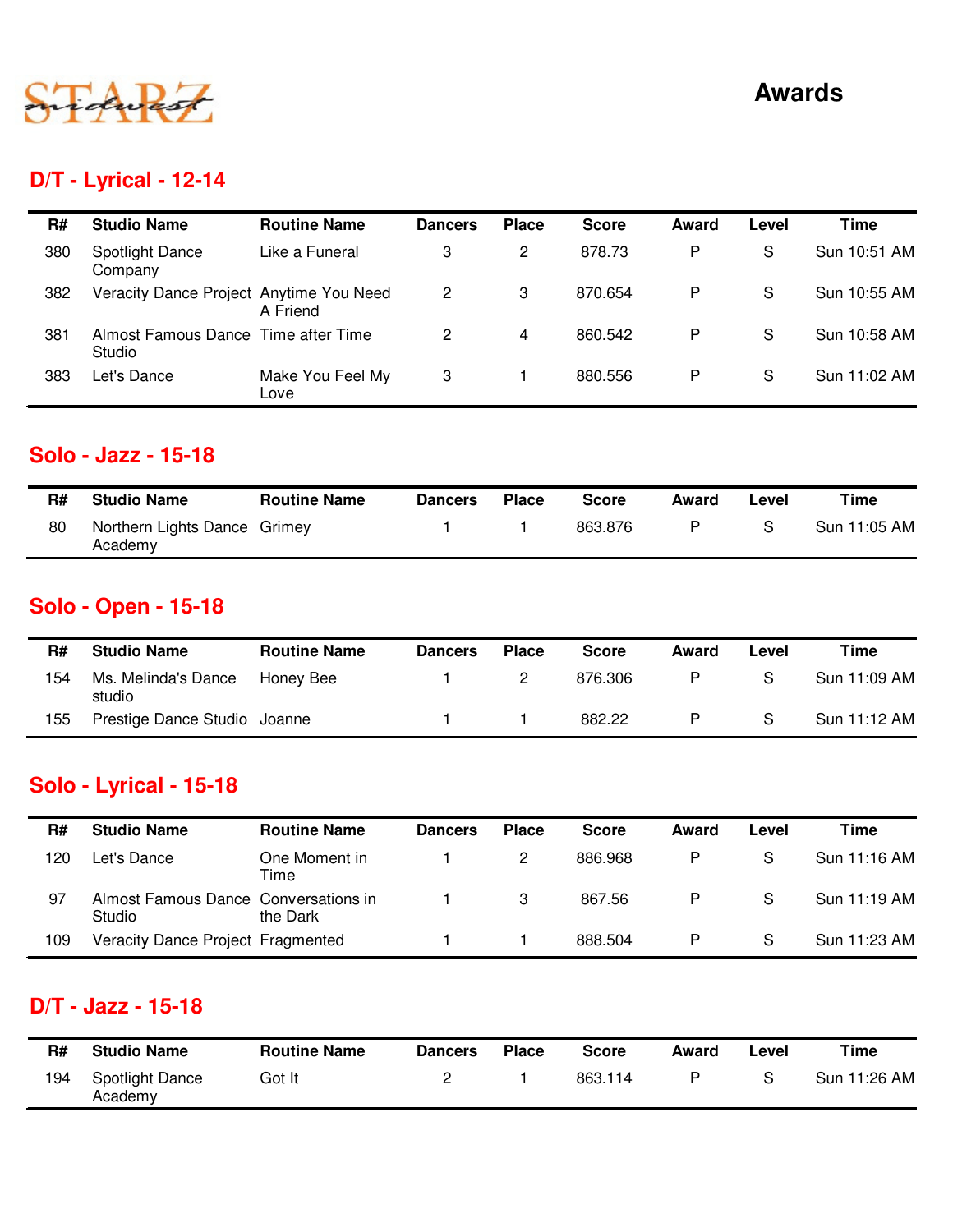

# **D/T - Lyrical - 15-18**

| R#  | <b>Studio Name</b>                | <b>Routine Name</b> | <b>Dancers</b> | <b>Place</b> | <b>Score</b> | Award | Level | Time         |
|-----|-----------------------------------|---------------------|----------------|--------------|--------------|-------|-------|--------------|
| 203 | Almost Famous Dance Try<br>Studio |                     |                |              | 866.338      | P     | S     | Sun 11:30 AM |
| 206 | Let's Dance                       | Lost Without You    |                |              | 879.162      |       | S     | Sun 11:37 AM |

## **D/T - Open - 15-18**

| R#  | <b>Studio Name</b> | <b>Routine Name</b> | <b>Dancers</b> | <b>Place</b> | <b>Score</b> | Award | Level | Time         |
|-----|--------------------|---------------------|----------------|--------------|--------------|-------|-------|--------------|
| 217 | Lake Shore Dance   | <b>Final Days</b>   |                |              | 865.7472     |       |       | Sun 11:33 AM |

# **Lg - Jazz - 5-8**

| R#   | <b>Studio Name</b>                | <b>Routine Name</b>  | <b>Dancers</b> | <b>Place</b> | <b>Score</b> | Award | Level | Time        |
|------|-----------------------------------|----------------------|----------------|--------------|--------------|-------|-------|-------------|
| 1210 | <b>Spotlight Dance</b><br>Company | <b>Mermaid Party</b> |                |              | 823.33       | P     | RS    | Sun 1:00 PM |
| 1211 | Dance Esteem                      | Rockin Robin         | 10             |              | 825.866      | D     | RS    | Sun 1:04 PM |

## **Lg - Tap - 5-8**

| R#   | <b>Studio Name</b> | <b>Routine Name</b> | <b>Dancers</b> | <b>Place</b> | <b>Score</b> | Award | Level | Time        |
|------|--------------------|---------------------|----------------|--------------|--------------|-------|-------|-------------|
| 1240 | The Dance Factory  | Can't Buy Me Love   | 10             |              | 828,856      |       | RS    | Sun 1:09 PM |

# **Sg - Jazz - 5-8**

| R#   | <b>Studio Name</b>         | <b>Routine Name</b> | <b>Dancers</b> | <b>Place</b> | <b>Score</b> | Award | Level | Time        |
|------|----------------------------|---------------------|----------------|--------------|--------------|-------|-------|-------------|
| 1168 | <b>Triple Threat Divas</b> | ABC                 |                |              | 818.72       |       | RS    | Sun 1:13 PM |

## **Lg - Ballet - 5-8**

| R#   | <b>Studio Name</b>            | <b>Routine Name</b> | Dancers | Place | Score  | Award | ∟evel | Time        |
|------|-------------------------------|---------------------|---------|-------|--------|-------|-------|-------------|
| 1200 | Ms. Melinda's Dance<br>studio | Spoonful of Sugar   | 13      |       | 825.74 |       | RS    | Sun 1:17 PM |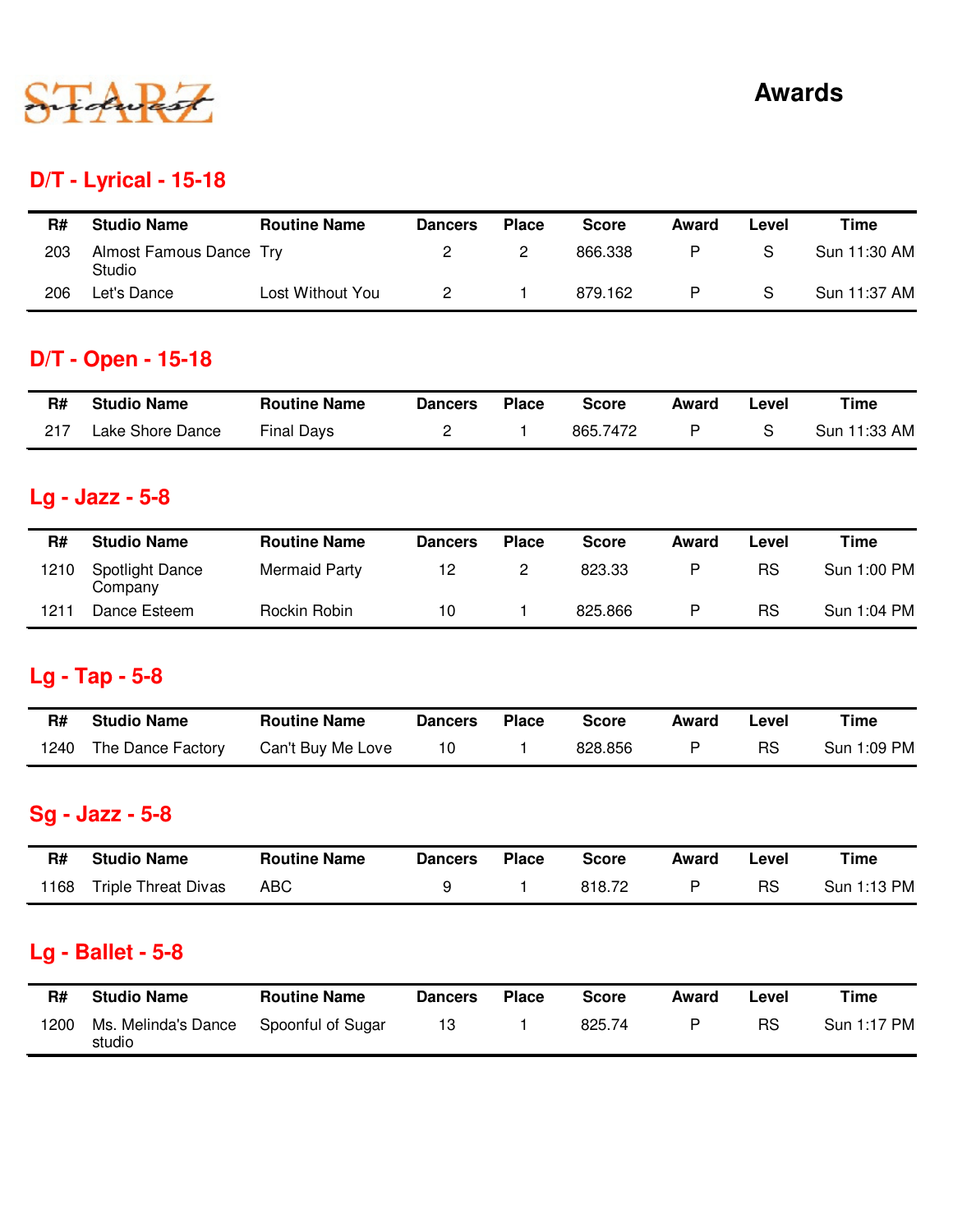

## **Lg - Contemporary - 9-11**

| R#   | <b>Studio Name</b> | <b>Routine Name</b>      | <b>Dancers</b> | <b>Place</b> | <b>Score</b> | Award | Level | Time        |
|------|--------------------|--------------------------|----------------|--------------|--------------|-------|-------|-------------|
| 1818 | All That Dance Inc | Welcome To The<br>Jungle |                |              | 835.622      | P     | RS    | Sun 1:22 PM |

## **Lg - Jazz - 9-11**

| R#   | <b>Studio Name</b>                    | <b>Routine Name</b> | <b>Dancers</b> | <b>Place</b> | <b>Score</b> | Award | ∟evel | Time        |
|------|---------------------------------------|---------------------|----------------|--------------|--------------|-------|-------|-------------|
| 1221 | Almost Famous Dance Word Up<br>Studio |                     |                |              | 830.042      |       | RS    | Sun 1:26 PM |

### **Lg - Hip Hop - 9-11**

| R#   | <b>Studio Name</b> | <b>Routine Name</b>           | <b>Dancers</b> | <b>Place</b> | <b>Score</b> | Award | ∟evel | Time        |
|------|--------------------|-------------------------------|----------------|--------------|--------------|-------|-------|-------------|
| 1207 | Dance Esteem       | <b>Breakdance</b><br>Academia |                |              | 852.38       |       | RS    | Sun 1:31 PM |

## **Sg - Jazz - 9-11**

| R#   | <b>Studio Name</b>       | <b>Routine Name</b> | Dancers | <b>Place</b> | <b>Score</b> | Award | ∟evel | Time        |
|------|--------------------------|---------------------|---------|--------------|--------------|-------|-------|-------------|
| 1176 | Zumbrota Dance<br>Studio | September           |         |              | 842.69       | D     | RS    | Sun 1:35 PM |

## **Sg - Musical Show - 9-11**

| R#   | <b>Studio Name</b>        | <b>Routine Name</b> | <b>Dancers</b> | <b>Place</b> | Score   | Award | Level | Time        |
|------|---------------------------|---------------------|----------------|--------------|---------|-------|-------|-------------|
| 1192 | Jam Hops Dance<br>Company | Freak Flag          |                |              | 836.714 |       | RS    | Sun 1:40 PM |

## **Lg - Contemporary - 12-14**

| R#   | <b>Studio Name</b>           | <b>Routine Name</b> | <b>Dancers</b> | <b>Place</b> | <b>Score</b> | Award | -evel | Time        |
|------|------------------------------|---------------------|----------------|--------------|--------------|-------|-------|-------------|
| 1063 | U Can Danz! Dance<br>Company | Paint it Black      |                |              | 831.928      | D     | RS    | Sun 1:44 PM |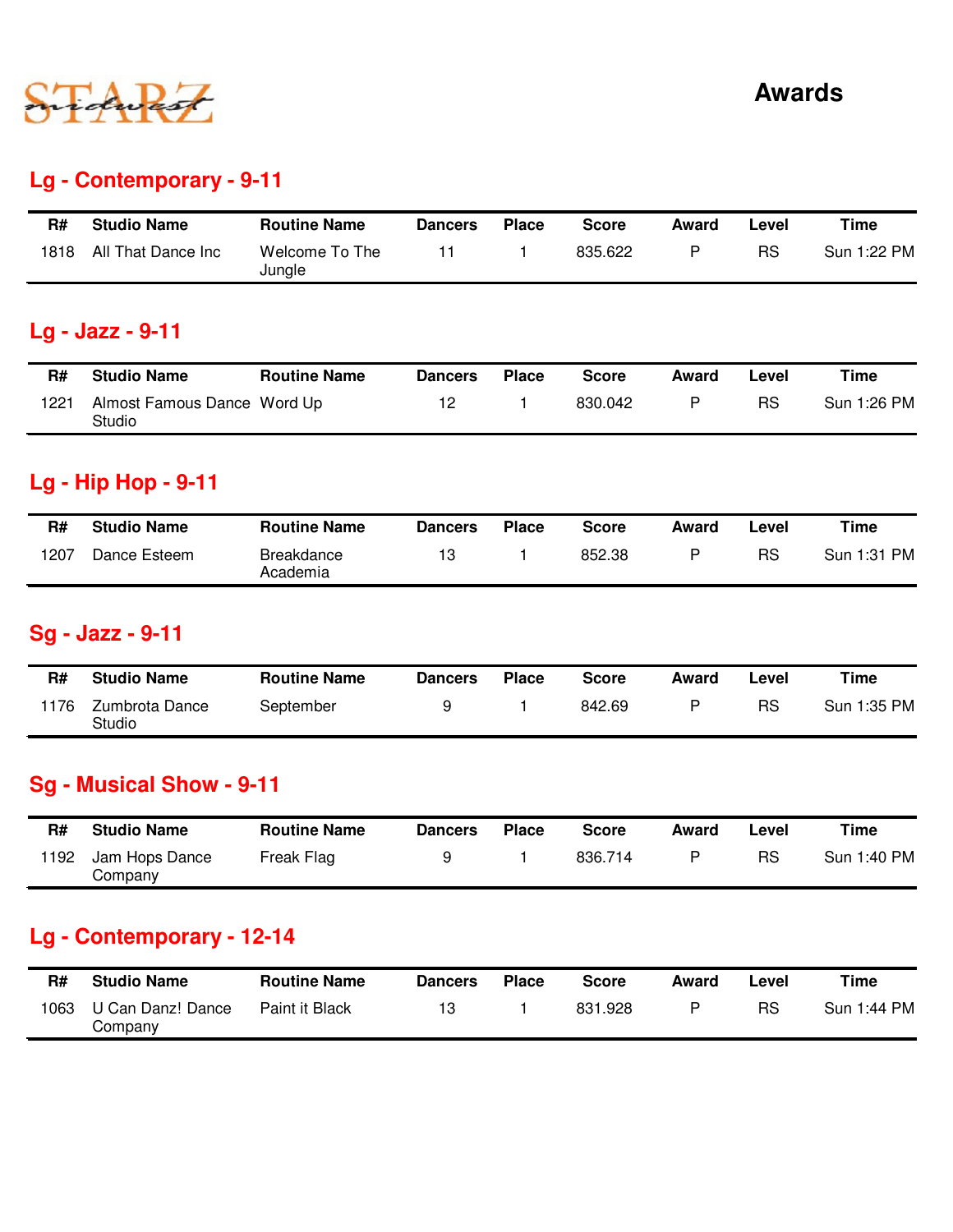

### **Lg - Jazz - 12-14**

| R#   | <b>Studio Name</b>               | <b>Routine Name</b> | <b>Dancers</b> | <b>Place</b> | <b>Score</b> | Award | Level     | Time        |
|------|----------------------------------|---------------------|----------------|--------------|--------------|-------|-----------|-------------|
| 1071 | Jans School of Dance Nobody Else |                     | 10             |              | 831.482      |       | <b>RS</b> | Sun 1:49 PM |

### **Lg - Open - 12-14**

| R#   | <b>Studio Name</b>         | <b>Routine Name</b>    | <b>Dancers</b> | <b>Place</b> | <b>Score</b> | Award | Level     | Time        |
|------|----------------------------|------------------------|----------------|--------------|--------------|-------|-----------|-------------|
| 1095 | Jam Hops Dance<br>Company  | <b>Smooth Criminal</b> | 14             |              | 830.76       | P     | RS        | Sun 1:53 PM |
| 1096 | <b>Triple Threat Divas</b> | <b>SALEM</b>           |                |              | 845.79       | P     | <b>RS</b> | Sun 2:02 PM |

### **Sg - Musical Show - 12-14**

| R#   | <b>Studio Name</b> | <b>Routine Name</b> | <b>Dancers</b> | <b>Place</b> | <b>Score</b> | Award | Level | Time        |
|------|--------------------|---------------------|----------------|--------------|--------------|-------|-------|-------------|
| 1051 | The Dance Factory  | Coffee Break        |                |              | 836.588      |       | RS    | Sun 1:58 PM |

### **Lg - Musical Show - 15-18**

| R#   | <b>Studio Name</b>        | <b>Routine Name</b> | <b>Dancers</b> | <b>Place</b> | <b>Score</b> | Award | ∟evel | Time        |
|------|---------------------------|---------------------|----------------|--------------|--------------|-------|-------|-------------|
| 1001 | Jam Hops Dance<br>Company | Haus of Holbein     |                |              | 831.78       | D     | RS    | Sun 2:07 PM |

### **Sg - Jazz - 15-18**

| R#  | <b>Studio Name</b>           | <b>Routine Name</b> | <b>Dancers</b> | <b>Place</b> | <b>Score</b> | Award | ∟evel | Time        |
|-----|------------------------------|---------------------|----------------|--------------|--------------|-------|-------|-------------|
| 979 | U Can Danz! Dance<br>Company | Miss Jackson        |                |              | 828.528      |       | RS    | Sun 2:11 PM |

## **Lg - Contemporary - 15-18**

| R#  | <b>Studio Name</b>                        | <b>Routine Name</b> | <b>Dancers</b> | <b>Place</b> | <b>Score</b> | Award | Level     | Time        |
|-----|-------------------------------------------|---------------------|----------------|--------------|--------------|-------|-----------|-------------|
| 952 | Jans School of Dance Listen to Your Heart |                     | 17             |              | 825.884      | P     | <b>RS</b> | Sun 2:16 PM |
| 951 | Kaleidoscope Dance<br>Studio              | Writer in the Dark  | 15             |              | 814.248      | P     | RS        | Sun 2:25 PM |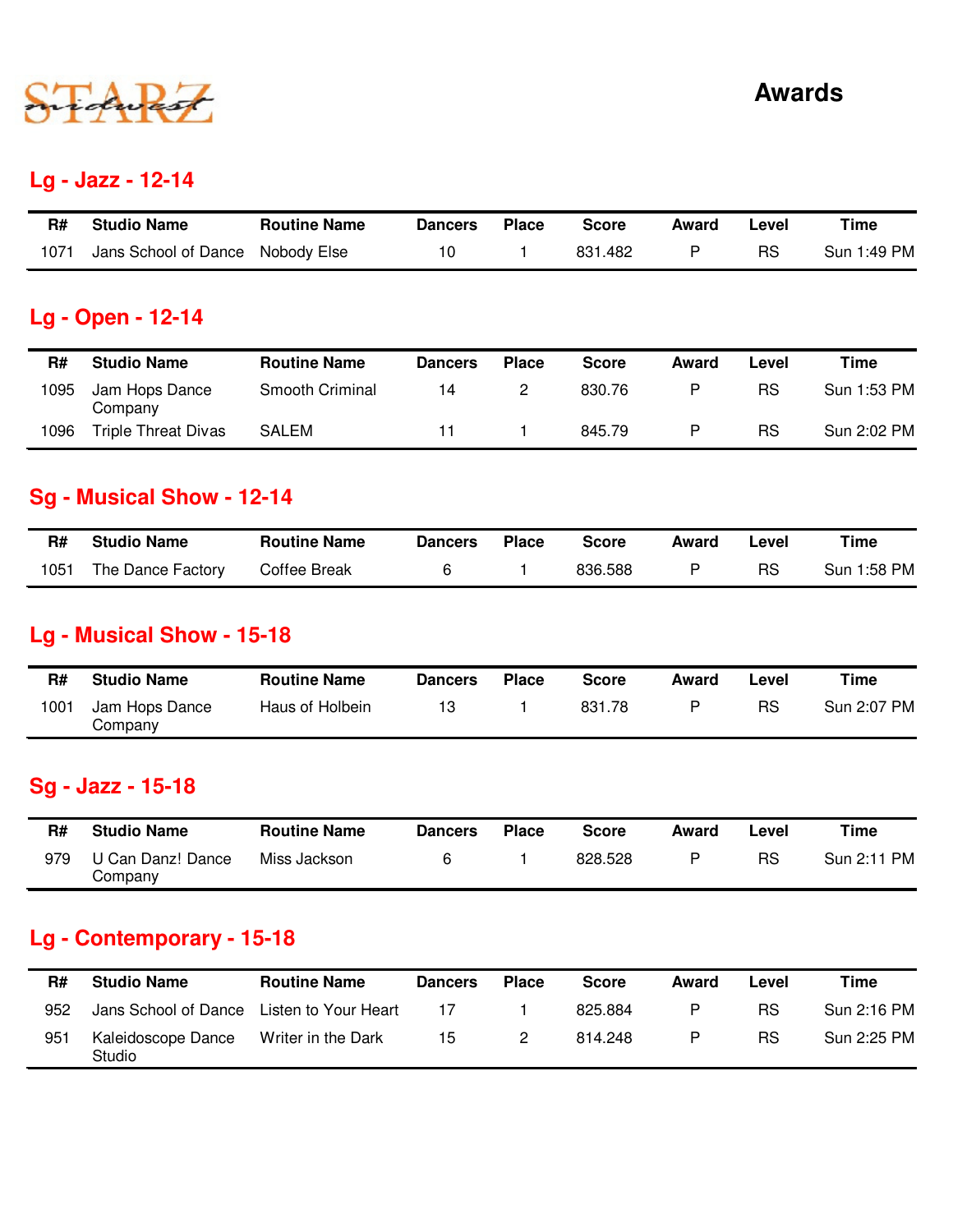

## **Lg - Lyrical - 15-18**

| R#  | <b>Studio Name</b>                     | <b>Routine Name</b> | <b>Dancers</b> | <b>Place</b> | Score   | Award | Level     | Time        |
|-----|----------------------------------------|---------------------|----------------|--------------|---------|-------|-----------|-------------|
| 989 | Almost Famous Dance Biblical<br>Studio |                     |                |              | 831.352 |       | <b>RS</b> | Sun 2:20 PM |

# **Sg - Jazz - 5-8**

| R#   | <b>Studio Name</b>         | <b>Routine Name</b> | <b>Dancers</b> | <b>Place</b> | <b>Score</b> | Award | Level | Time        |
|------|----------------------------|---------------------|----------------|--------------|--------------|-------|-------|-------------|
| 1138 | Spotlight Dance<br>Company | This Will Be        |                |              | 864.442      | P     | S     | Sun 2:29 PM |
| 1131 | Balleraena Dance<br>Studio | Get Up, Get Loud    | 8              |              | 848.234      | P     | S     | Sun 2:33 PM |

## **Sg - Lyrical - 5-8**

| R#   | <b>Studio Name</b> | <b>Routine Name</b> | <b>Dancers</b> | <b>Place</b> | <b>Score</b> | Award | Level | Time        |
|------|--------------------|---------------------|----------------|--------------|--------------|-------|-------|-------------|
| 1135 | Let's Dance        | Once Upon a Time    |                |              | 854.131      |       |       | Sun 2:37 PM |

## **Sg - Jazz - 9-11**

| R#   | <b>Studio Name</b>   | <b>Routine Name</b>              | <b>Dancers</b> | <b>Place</b> | <b>Score</b> | Award | Level | Time        |
|------|----------------------|----------------------------------|----------------|--------------|--------------|-------|-------|-------------|
| 1142 | Let's Dance          | Ready Or Not                     |                |              | 862.586      |       |       | Sun 2:41 PM |
| 1137 | North Ballet Academy | I Want To Ride My<br><b>Bike</b> | b.             |              | Scratched    |       | S     | Sun 2:46 PM |

## **Sg - Hip Hop - 9-11**

| R#   | <b>Studio Name</b> | <b>Routine Name</b> | <b>Dancers</b> | <b>Place</b> | <b>Score</b> | Award | _evel | Time        |
|------|--------------------|---------------------|----------------|--------------|--------------|-------|-------|-------------|
| 1128 | Dance Esteem       | Jsher Mix           |                |              | 864.178      |       |       | Sun 2:50 PM |

## **Lg - Jazz - 9-11**

| R#   | <b>Studio Name</b>                | <b>Routine Name</b> | <b>Dancers</b> | <b>Place</b> | <b>Score</b> | Award | -evel | Time        |
|------|-----------------------------------|---------------------|----------------|--------------|--------------|-------|-------|-------------|
| 1136 | <b>Spotlight Dance</b><br>Company | Love Shack          |                |              | 869.854      | D     |       | Sun 2:55 PM |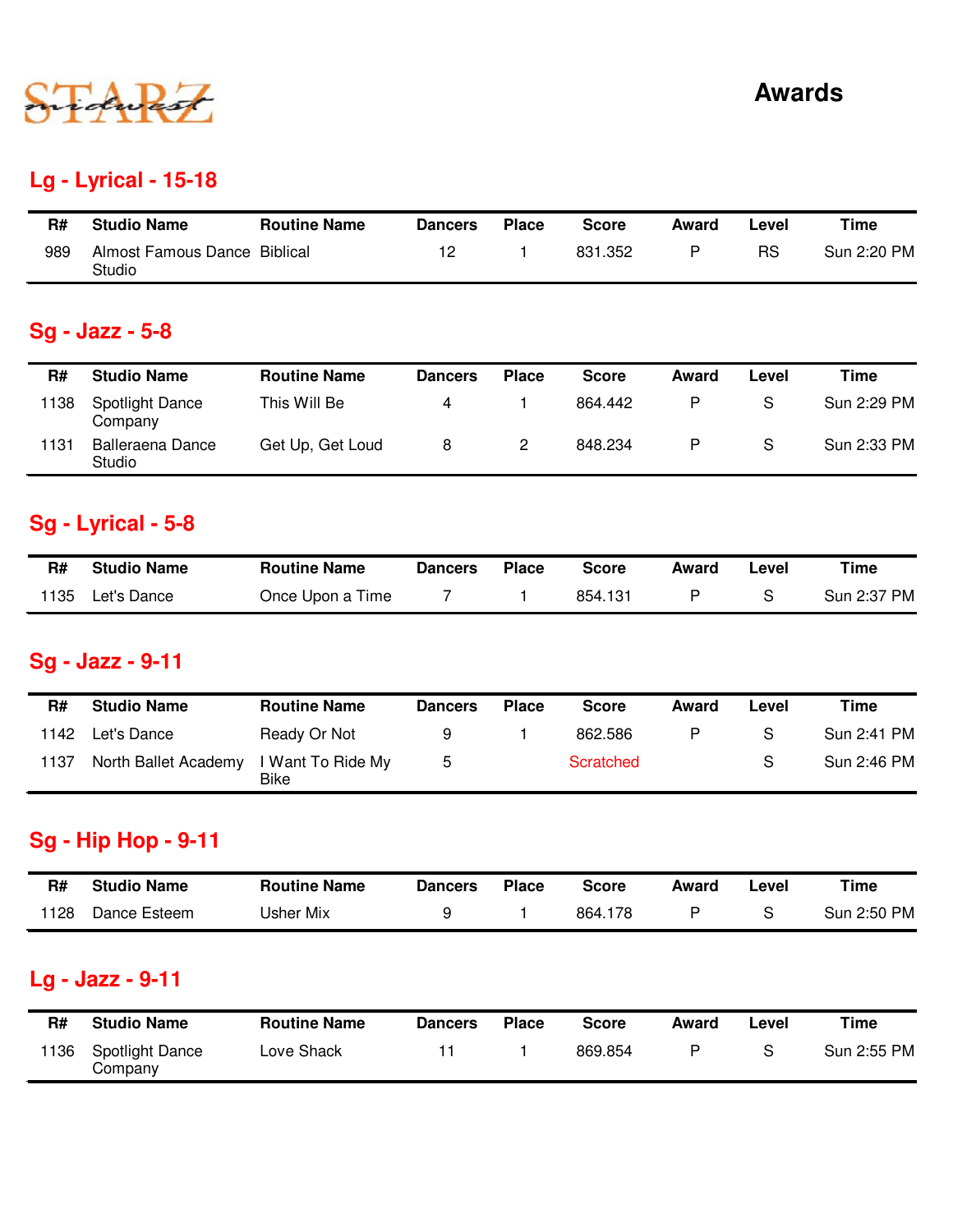

### **Sg - Tap - 9-11**

| R#   | <b>Studio Name</b>         | <b>Routine Name</b>        | <b>Dancers</b> | <b>Place</b> | Score   | Award | _evel | Time        |
|------|----------------------------|----------------------------|----------------|--------------|---------|-------|-------|-------------|
| 1160 | Balleraena Dance<br>Studio | 11 Dollars In My<br>Wallet |                |              | 850.024 |       |       | Sun 2:59 PM |

### **Lg - Musical Show - 12-14**

| R#  | <b>Studio Name</b> | <b>Routine Name</b> | <b>Dancers</b> | <b>Place</b> | Score   | Award | Level | Time        |
|-----|--------------------|---------------------|----------------|--------------|---------|-------|-------|-------------|
| 634 | Lake Shore Dance   | Money               |                |              | 866.314 |       |       | Sun 3:04 PM |

### **Sg - Pointe - 12-14**

| R#  | <b>Studio Name</b>         | <b>Routine Name</b> | <b>Dancers</b> | <b>Place</b> | <b>Score</b> | Award | ∟evel | Time        |
|-----|----------------------------|---------------------|----------------|--------------|--------------|-------|-------|-------------|
| 645 | Dance and Music<br>Academy | Petite Suite        |                |              | 866.062      |       | S     | Sun 3:08 PM |

## **Sg - Jazz - 12-14**

| R#  | <b>Studio Name</b>                    | <b>Routine Name</b> | Dancers | <b>Place</b> | <b>Score</b> | Award | Level | Time        |
|-----|---------------------------------------|---------------------|---------|--------------|--------------|-------|-------|-------------|
| 607 | Almost Famous Dance Wind Up<br>Studio |                     |         |              | 864.3066     | D     |       | Sun 3:13 PM |

### **Lg - Lyrical - 12-14**

| R#  | <b>Studio Name</b> | <b>Routine Name</b> | <b>Dancers</b> | Place | Score   | Award | -evel | Time        |
|-----|--------------------|---------------------|----------------|-------|---------|-------|-------|-------------|
| 621 | Let's Dance        | Voice of God        |                |       | 885.176 |       |       | Sun 3:17 PM |

## **Sg - Contemporary - 12-14**

| R#  | <b>Studio Name</b>      | <b>Routine Name</b> | <b>Dancers</b> | <b>Place</b> | <b>Score</b> | Award | Level | Time        |
|-----|-------------------------|---------------------|----------------|--------------|--------------|-------|-------|-------------|
| 576 | 20  23 Dance<br>Company | <b>Belief</b>       |                |              | 885.332      |       |       | Sun 3:22 PM |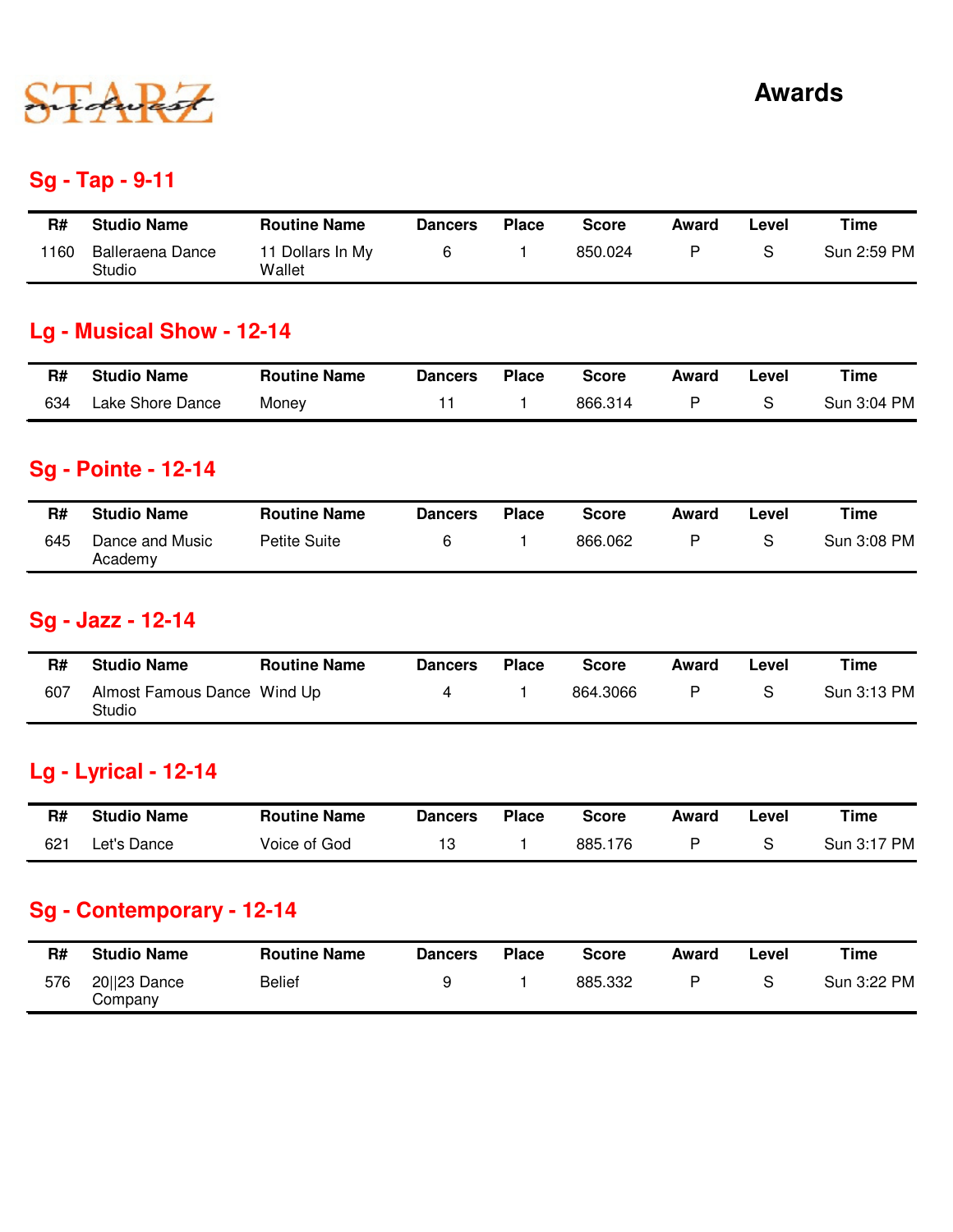

### **Sg - Jazz - 15-18**

| R#  | <b>Studio Name</b>                     | <b>Routine Name</b> | <b>Dancers</b> | <b>Place</b> | <b>Score</b> | Award | Level | Time        |
|-----|----------------------------------------|---------------------|----------------|--------------|--------------|-------|-------|-------------|
| 414 | Almost Famous Dance AYO<br>Studio      |                     |                |              | 874.0644     | P     | S     | Sun 3:26 PM |
| 415 | Northern Lights Dance Bills<br>Academy |                     |                |              | 872.728      | P     | S     | Sun 3:40 PM |

## **Sg - Musical Show - 15-18**

| R#  | <b>Studio Name</b> | <b>Routine Name</b> | <b>Dancers</b> | <b>Place</b> | Score   | Award | Level | Time        |
|-----|--------------------|---------------------|----------------|--------------|---------|-------|-------|-------------|
| 429 | Let's Dance        | Bring on the Men    |                |              | 875.356 |       |       | Sun 3:31 PM |

## **Sg - Lyrical - 15-18**

| R#  | <b>Studio Name</b>                | <b>Routine Name</b> | <b>Dancers</b> | <b>Place</b> | <b>Score</b> | Award | Level | Time        |
|-----|-----------------------------------|---------------------|----------------|--------------|--------------|-------|-------|-------------|
| 425 | <b>Spotlight Dance</b><br>Company | Birds               |                |              | 872.487      |       |       | Sun 3:35 PM |

## **Lg - Lyrical - 15-18**

| R#  | <b>Studio Name</b> | <b>Routine Name</b> | <b>Dancers</b> | <b>Place</b> | Score   | Award | Level | Time        |
|-----|--------------------|---------------------|----------------|--------------|---------|-------|-------|-------------|
| 423 | The Dance Factory  | No Choir            |                |              | 869.976 |       |       | Sun 3:44 PM |

## **Line - Clogging - 9-11**

| R#   | <b>Studio Name</b>                     | <b>Routine Name</b> | <b>Dancers</b> | <b>Place</b> | Score   | Award | Level | Time        |
|------|----------------------------------------|---------------------|----------------|--------------|---------|-------|-------|-------------|
| 1236 | Jans School of Dance American Saturday | Night               | 24             |              | 818.992 | D     | RS    | Sun 3:49 PM |

#### **Line - Jazz - 9-11**

| R#   | <b>Studio Name</b> | <b>Routine Name</b> | <b>Dancers</b> | <b>Place</b> | Score  | Award | -evel | Time        |
|------|--------------------|---------------------|----------------|--------------|--------|-------|-------|-------------|
| 1224 | Dance Esteem       | No Plans For Love   | 20             |              | 831.03 |       | RS    | Sun 3:56 PM |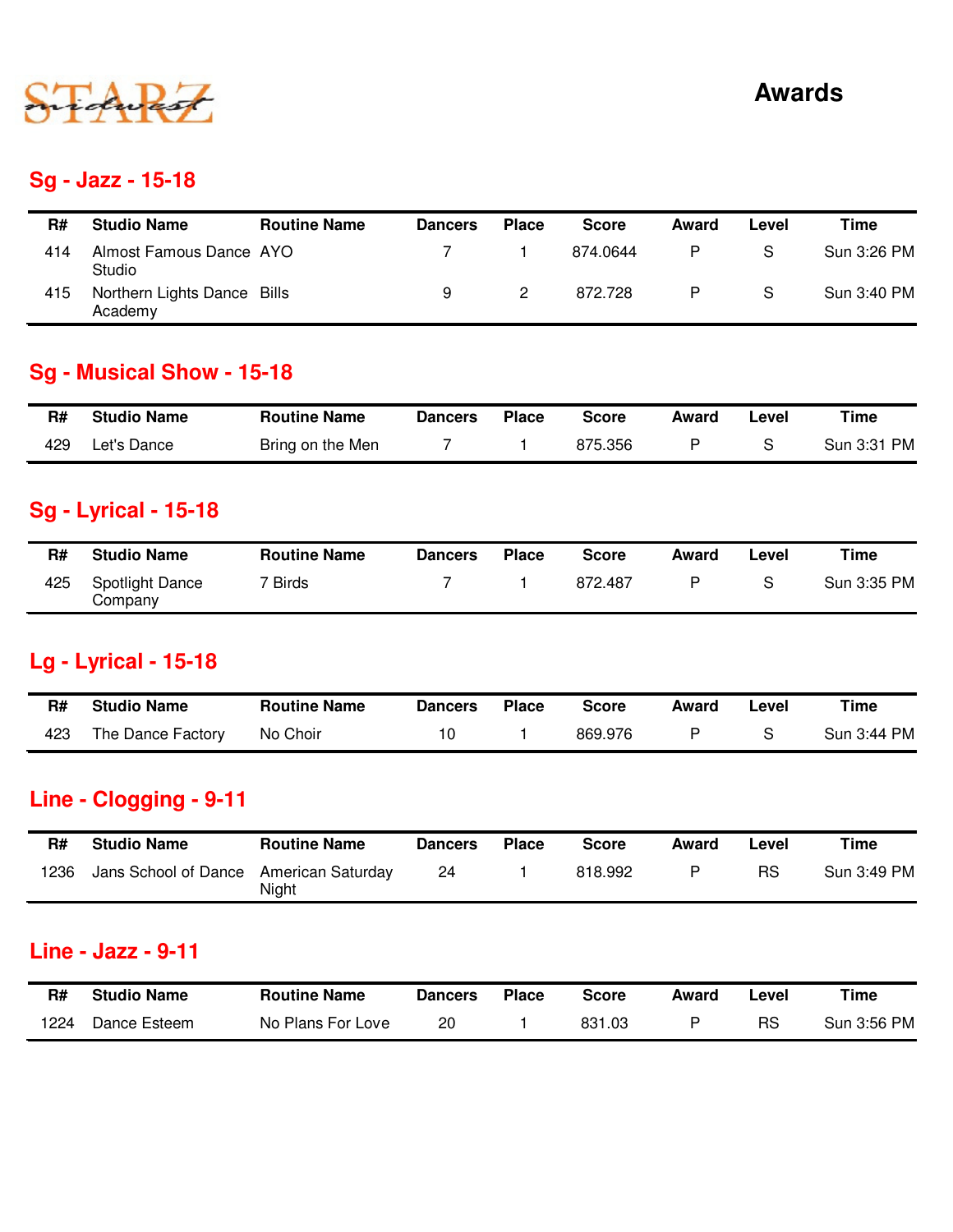

#### **Line - Clogging - 15-18**

| R#   | <b>Studio Name</b>                       | <b>Routine Name</b> | <b>Dancers</b> | <b>Place</b> | <b>Score</b> | Award | Level     | Time        |
|------|------------------------------------------|---------------------|----------------|--------------|--------------|-------|-----------|-------------|
| 1103 | Jans School of Dance Lubbock or Leave It |                     | 29             |              | 845.618      |       | <b>RS</b> | Sun 4:03 PM |

#### **Line - Musical Show - 12-14**

| R#   | <b>Studio Name</b> | <b>Routine Name</b> | <b>Dancers</b> | Place | <b>Score</b> | Award | Level | Time        |
|------|--------------------|---------------------|----------------|-------|--------------|-------|-------|-------------|
| 1104 | Dance Esteem       | Wild Wild Party     |                |       | 836.5        |       | RS    | Sun 4:10 PM |

#### **Line - Hip Hop - 12-14**

| R#   | <b>Studio Name</b>           | <b>Routine Name</b> | <b>Dancers</b> | <b>Place</b> | <b>Score</b> | Award | ∟evel | Time        |
|------|------------------------------|---------------------|----------------|--------------|--------------|-------|-------|-------------|
| 1105 | U Can Danz! Dance<br>Company | Old School          | 20             |              | 833.016      | D     | RS    | Sun 4:17 PM |

#### **Line - Jazz - 9-11**

| R#  | <b>Studio Name</b>                | <b>Routine Name</b> | <b>Dancers</b> | <b>Place</b> | <b>Score</b> | Award | ∟evel | Time        |
|-----|-----------------------------------|---------------------|----------------|--------------|--------------|-------|-------|-------------|
| 651 | <b>Balleraena Dance</b><br>Studio | Be Our Guest        | 25             |              | 853.802      |       | S     | Sun 4:24 PM |
| 652 | Let's Dance                       | Friend Like Me      | 26             |              | 868.436      | D     | S     | Sun 4:37 PM |

#### **Line - Musical Show - 5-8**

| R#  | <b>Studio Name</b>         | <b>Routine Name</b> | <b>Dancers</b> | <b>Place</b> | <b>Score</b> | Award | ∟evel | Time        |
|-----|----------------------------|---------------------|----------------|--------------|--------------|-------|-------|-------------|
| 653 | Spotlight Dance<br>Company | LORAX               | 26             |              | 864.386      |       |       | Sun 4:31 PM |

#### **Line - Musical Show - 12-14**

| R#  | <b>Studio Name</b>                | <b>Routine Name</b> | <b>Dancers</b> | <b>Place</b> | <b>Score</b> | Award | Level | Time        |
|-----|-----------------------------------|---------------------|----------------|--------------|--------------|-------|-------|-------------|
| 658 | <b>Spotlight Dance</b><br>Company | SIX                 | 26             |              | 876.548      |       |       | Sun 4:44 PM |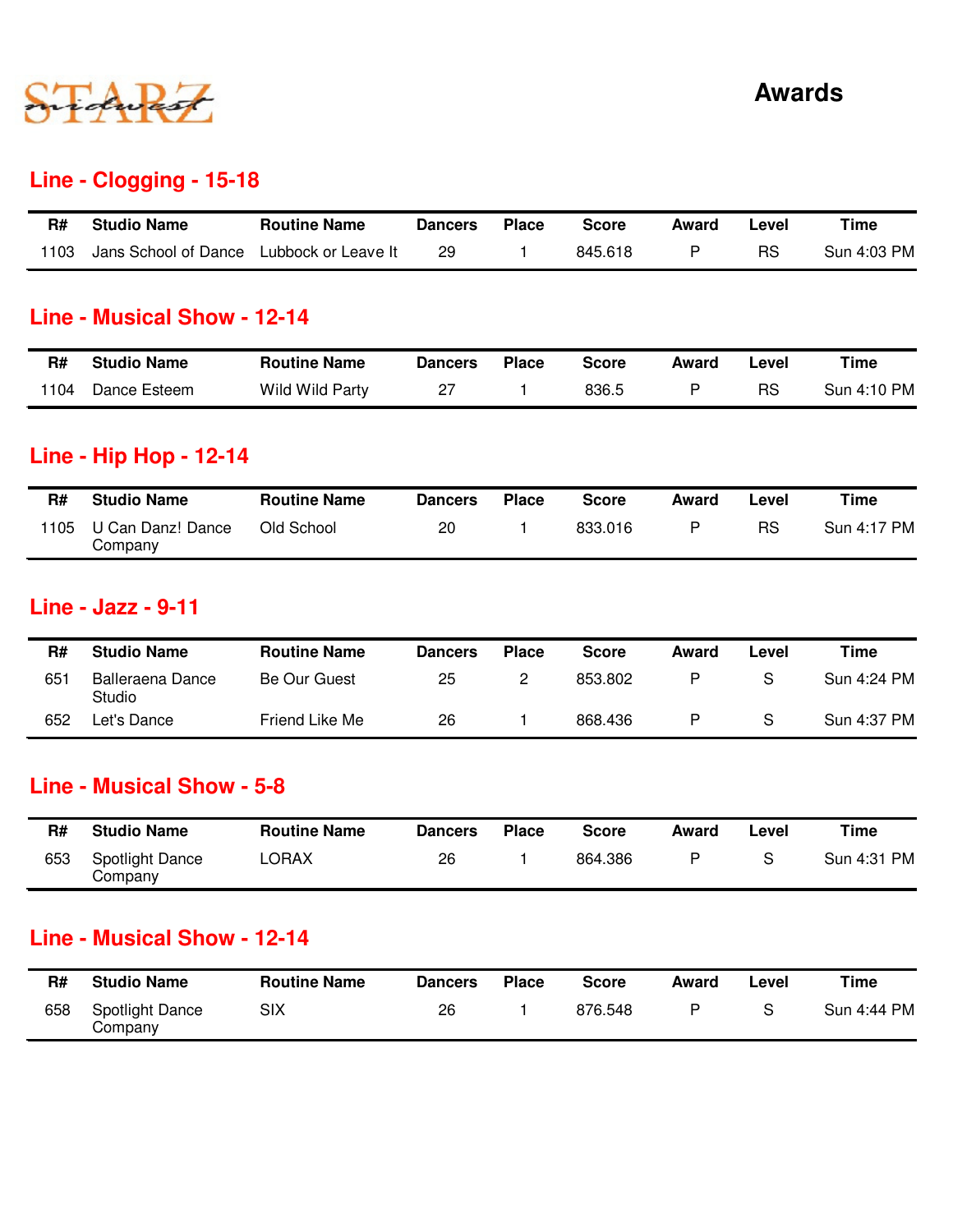

#### **Line - Hip Hop - 12-14**

| R#  | <b>Studio Name</b>         | <b>Routine Name</b> | <b>Dancers</b> | <b>Place</b> | Score   | Award | ∟evel | Time        |
|-----|----------------------------|---------------------|----------------|--------------|---------|-------|-------|-------------|
| 656 | Spotlight Dance<br>Academy | Bop It              | 20             |              | 879.546 |       |       | Sun 4:51 PM |

### **Line - Contemporary - 12-14**

| R#  | <b>Studio Name</b> | <b>Routine Name</b> | Dancers | <b>Place</b> | <b>Score</b> | Award | Level | Time        |
|-----|--------------------|---------------------|---------|--------------|--------------|-------|-------|-------------|
| 661 | Let's Dance        | For My Help         | 29      |              | 883.11       |       |       | Sun 4:58 PM |

#### **Production - Jazz - 9-11**

| R#   | <b>Studio Name</b> | <b>Routine Name</b>      | <b>Dancers</b> | <b>Place</b> | Score   | Award | Level | Time        |
|------|--------------------|--------------------------|----------------|--------------|---------|-------|-------|-------------|
| 1114 | Dance Esteem       | What Happens In<br>Vegas | 108            |              | 836.408 | D     | RS    | Sun 5:05 PM |

## **Production - Novelty/Character - 12-14**

| R#   | <b>Studio Name</b>           | <b>Routine Name</b> | Dancers | <b>Place</b> | <b>Score</b> | Award | ∟evel | Time        |
|------|------------------------------|---------------------|---------|--------------|--------------|-------|-------|-------------|
| 1115 | U Can Danz! Dance<br>Company | Mamma Mia!          | 34      |              | 841.094      |       | RS    | Sun 5:15 PM |

### **Production - Novelty/Character - 9-11**

| R#   | <b>Studio Name</b>                 | <b>Routine Name</b> | Dancers | <b>Place</b> | <b>Score</b> | Award | Level     | Time        |
|------|------------------------------------|---------------------|---------|--------------|--------------|-------|-----------|-------------|
| 1116 | Jans School of Dance Irish Wake Up |                     |         |              | 827.872      |       | <b>RS</b> | Sun 5:25 PM |

### **Production - Hip Hop - 9-11**

| R#  | <b>Studio Name</b>                       | <b>Routine Name</b> | <b>Dancers</b> | <b>Place</b> | <b>Score</b> | Award | ∟evel | Time        |
|-----|------------------------------------------|---------------------|----------------|--------------|--------------|-------|-------|-------------|
| 665 | Almost Famous Dance Scooby Doo<br>Studio |                     | 59             |              | 888          |       |       | Sun 5:35 PM |